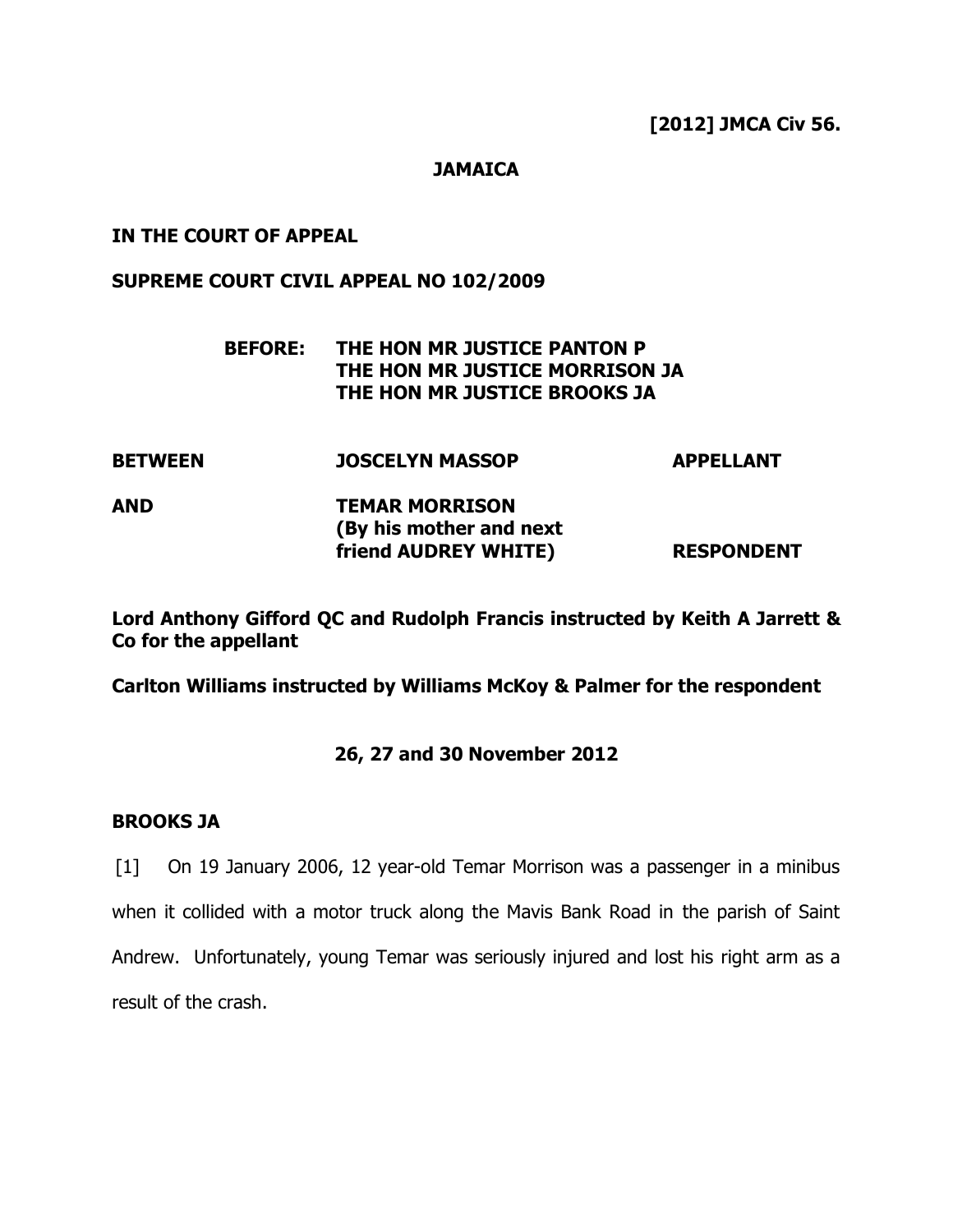[2] Through his mother and next friend, Temar filed a claim against the drivers of both vehicles. The driver of the minibus was Mr Relva Sylvester and the driver of the truck was Mr Joscelyn Massop. The drivers were also the owners of their respective vehicles. Both filed defences to the claim but Mr Massop failed to attend a case management conference on 14 January 2008. As a result of his failure to attend, judgement was entered against him with damages to be assessed.

[3] When the claim came on for assessment of damages on 18 June 2009, Mr Massop's application to set aside the judgment was refused and P. Williams J assessed the damages. The damages totalled over \$7,000,000.00. Mr Massop asserts that the learned judge was wrong to have refused the application. He has, therefore, appealed to this court to set aside that judgment.

[4] Lord Gifford QC, on his behalf, submitted that the learned judge wrongly exercised the discretion given to her under rule 26.8 of the Civil Procedure Rules 2002 (the CPR). All the evidence, Lord Gifford argued, demonstrated that Mr Massop, at all times, had a good defence and was interested in prosecuting that defence. Learned Queen's Counsel submitted that it was solely the fault of Mr Massop's attorney-at-law that resulted in the judgment against Mr Massop. In the circumstances, Lord Gifford concluded, it was wrong to allow the judgment against him to stand.

[5] Mr Williams on behalf of Temar argued that the appropriate rule, in these circumstances, is not rule 26.8 but rules 27.8 and 39.6 of the CPR. He submitted that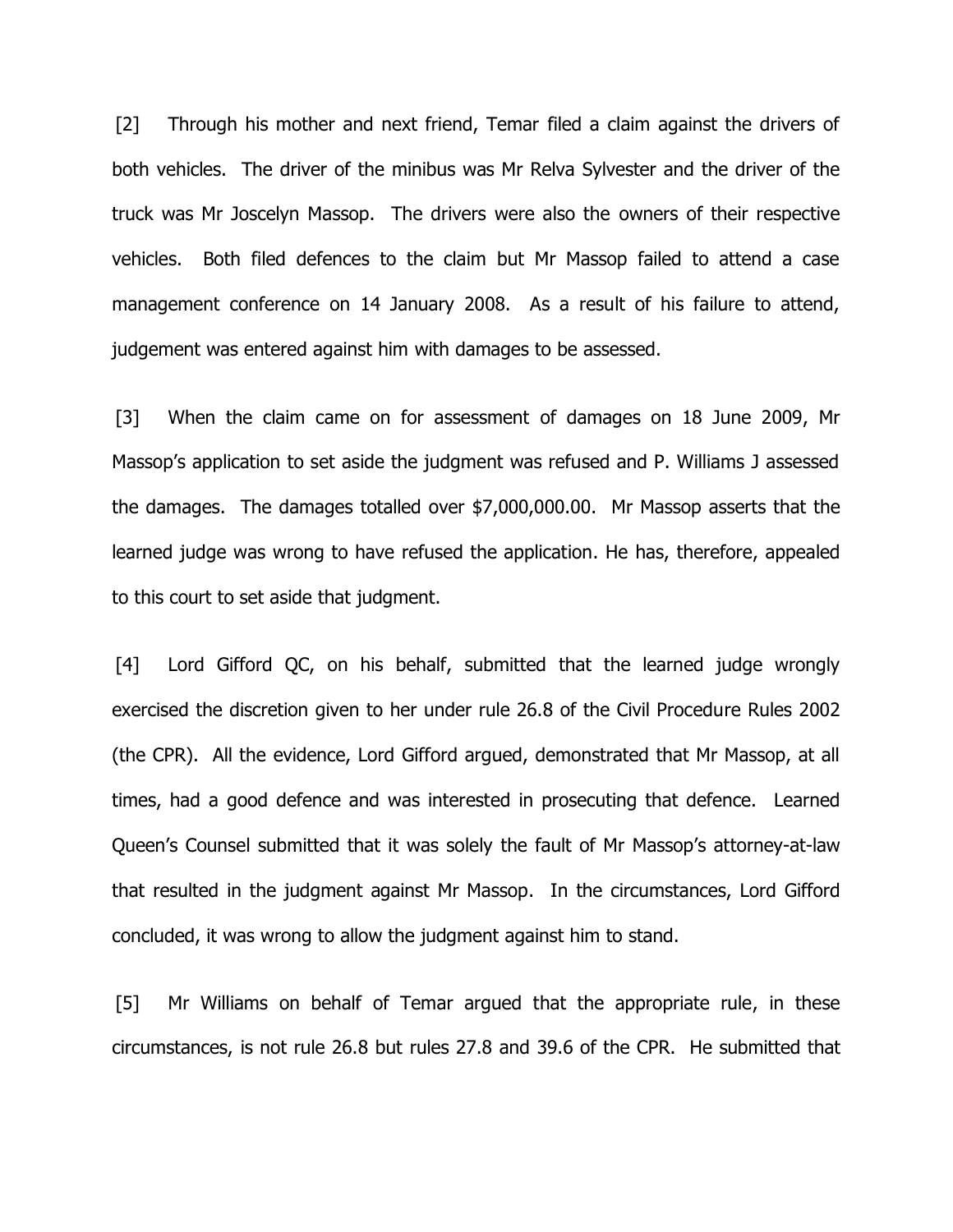as the application was made outside of the time prescribed by rule 39.6, the learned trial judge was correct in refusing it.

[6] A number of cases were cited in support of the submissions made by each of these experienced counsel, but in our view, Mr Williams is correct. It would be inappropriate to consider the general provisions of rule 26.8, which deals with relief from sanctions, when rule 27.8 gives specific guidance to the circumstances of the instant case. An examination of rules 27.8 and 39.6 demonstrates that position. Rule 27.8 states the possible consequences of failing to attend a case management conference. The rule states, in part:

- "(5) Provided that the court is satisfied that notice of the hearing has been served on the absent party or parties in accordance with these Rules, then
	- (a) if the claimant does not attend, the court may strike out the claim; and
	- (b) if any defendant does not attend, the court may enter judgment against that defendant in default of such attendance.
- (6) **The provisions of rule 39.6 (application to set aside judgment given in party's absence) apply to an order made under paragraph (5) as they do to failure to attend a trial**." (Emphasis supplied)
- [7] Rule 39.6 states:
	- "(1) A party who was not present at a trial at which judgment was given or an order made in its absence may apply to set aside that judgment or order.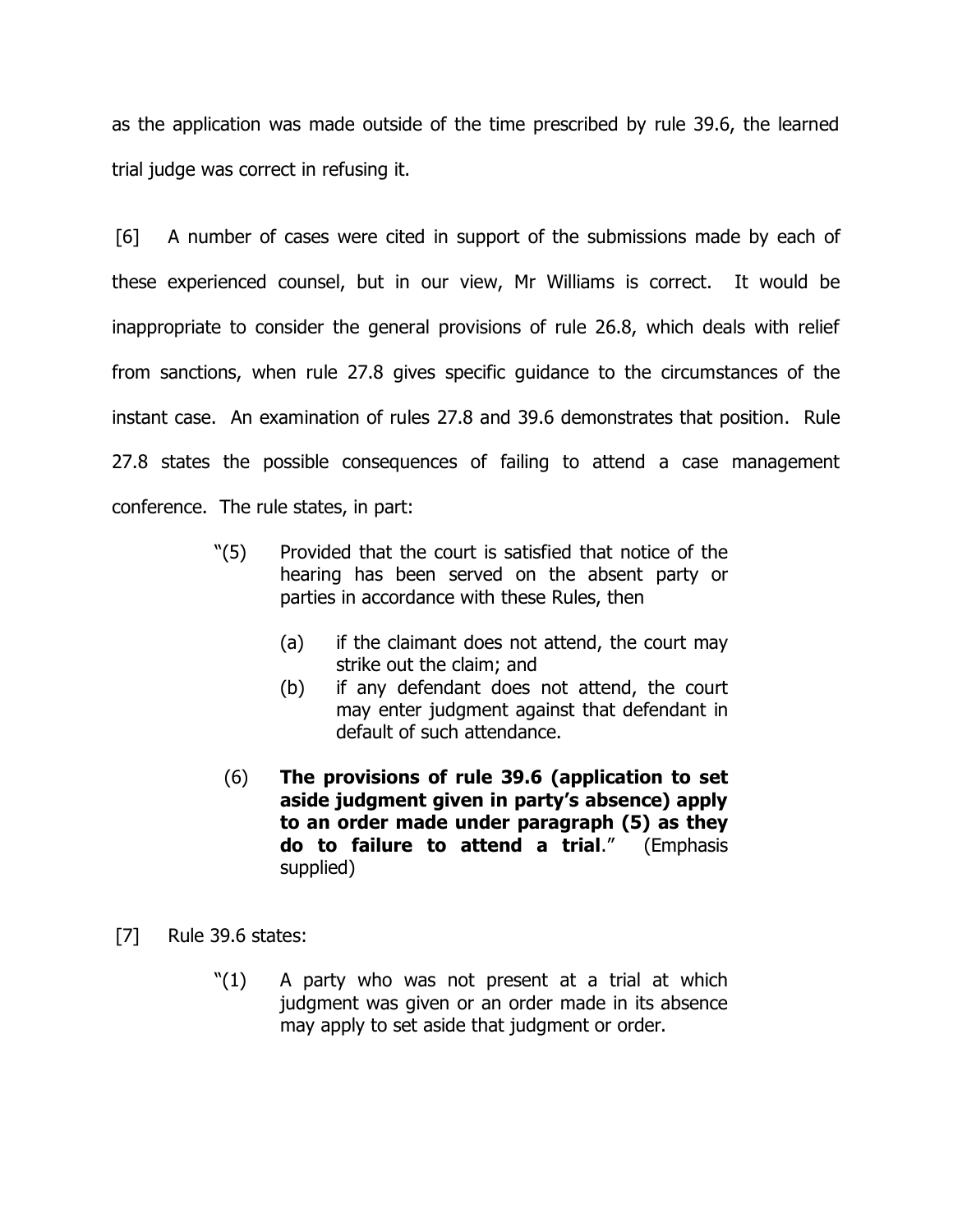- (2) **The application must be made within 14 days after the date on which the judgment or order was served on the applicant**.
- (3) The application to set aside the judgment or order must be supported by evidence on affidavit showing –
	- (a) a good reason for failing to attend the hearing; and
	- (b) that it is likely that had the applicant attended some other judgment or order might have been given or made. (Emphasis supplied)

These provisions show that once it is proved that the absent party was served with notice of the hearing of the case management conference the court may order that judgment is to be entered against it. That party, if it seeks to set aside that judgment, must apply to do so within 14 days of being served with the judgment.

# **Application to the instant case**

[8] Lord Gifford submitted that the provisions of rule 27.8 (5) do not apply to the instant case because there was no proof of service of a notice of hearing on either Mr Massop or his attorney-at-law. Learned Queen's Counsel argued that the learned Master who made the order on 14 January 2008 could not have been satisfied that Mr Massop had been served in accordance with the rules. In the circumstances, he continued, the learned Master made her order for judgment under rule 26.3 rather than under rule 27.8 (5).

[9] The flaw in those submissions is that rule 26.3 speaks to the striking out of a statement of case, where, among other things, a party fails to comply with a rule,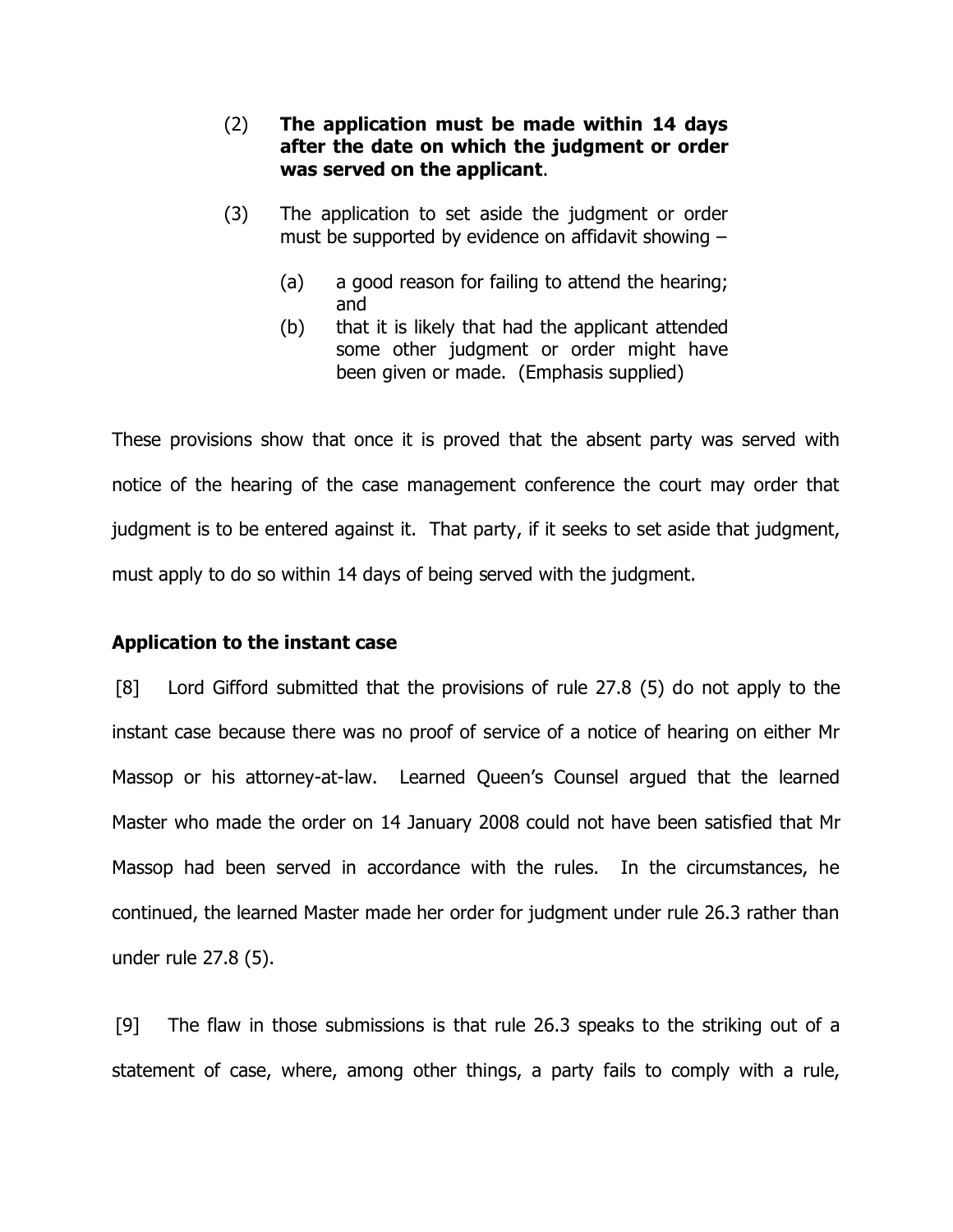practice direction or order. When asked what was the failure in this case, Lord Gifford said it was the failure to attend the case management conference. It would be plain from that answer and from the fact that the learned Master did not strike out the defence, but ordered judgment against Mr Massop, that it was not rule 26.3 which was utilised, but rule 27.8 (5).

[10] In the instant case, although there was no proof of service of a notice of hearing on Mr Massop's attorney-at-law, Mr Massop was represented by counsel on 4 November 2007. Counsel who appeared did so at the request of Mr Massop's attorney-at-law. All the parties were represented by counsel on that date when the matter came on before the Master. Counsel for all parties were, therefore, aware that the Master had adjourned the case management conference to 14 January 2008. It would, therefore, be pedantic to say that notice of the adjourned date for the case management conference had not been served. Service of notice of a date for hearing is required in order to make the served party aware of that date. If the court is convinced that that party was otherwise made aware of the date, such as his presence when the date was set, the court may dispense with actual service of a notice (see rule 6.8 (1) of the CPR). Certainly, when the matter came back before the Master on 14 January 2008, she would have been cognizant that counsel was present, representing Mr Massop, on 4 November 2007. Would the Master not, therefore, be convinced that Mr Massop, at least through his legal representative, was aware of the date and time of the hearing? The answer must be a resounding yes.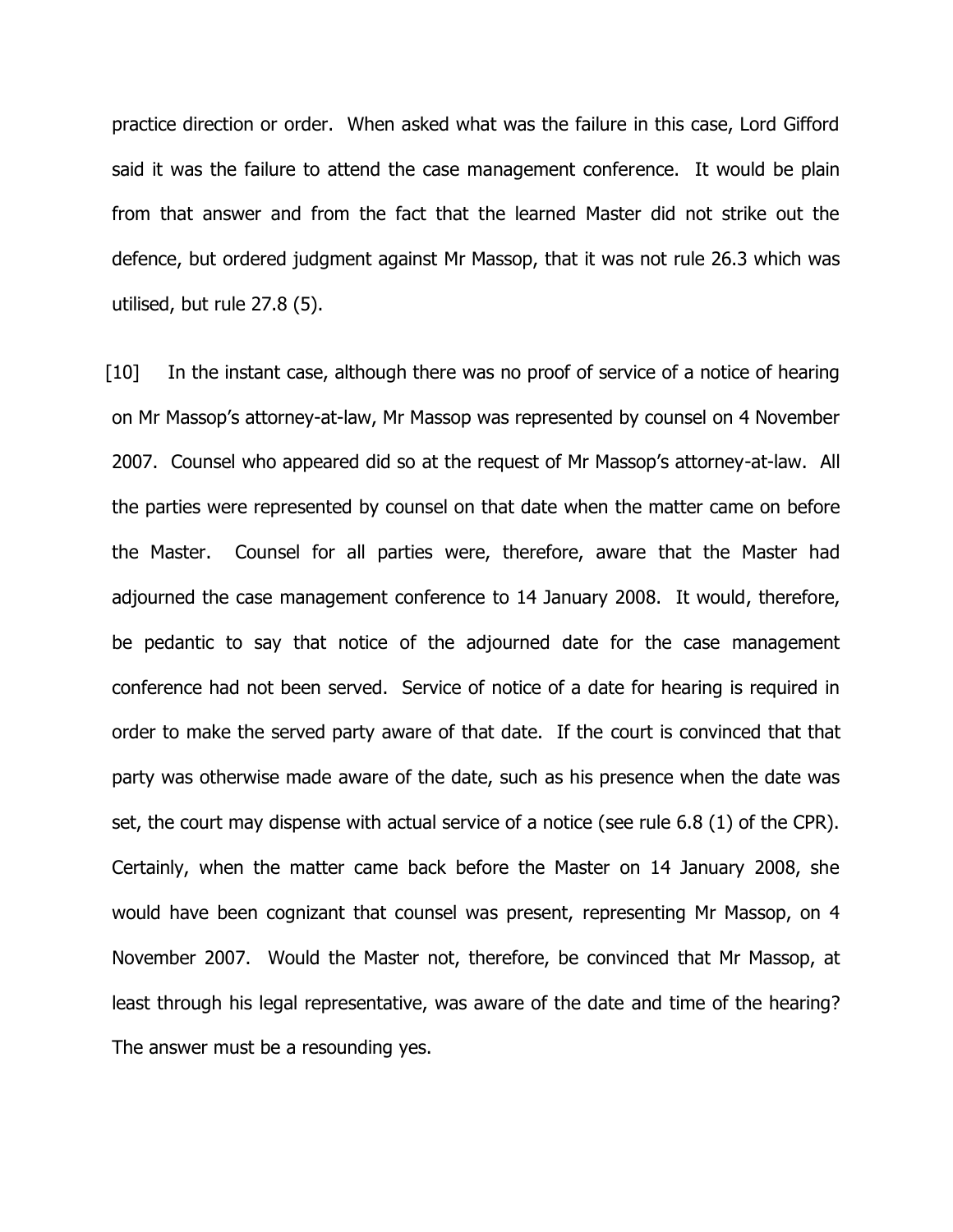[11] The principle of practicality is evident in even the extreme case of committal proceedings. An order for committal may be made despite non-service of the judgment or order that was disobeyed. Rule 53.5 (2) (a) of the CPR allows such an order, where the defaulter had notice of the original judgment or order, because he was present when it was made.

[12] It may also be observed that rule 27.10, which speaks to the adjournment of a case management conference, does not require service of notice of the date, time and place for the adjourned hearing. This is so despite the fact that rule 27.10 (1) stipulates that a case management conference may not be adjourned without the court "fixing a new date, time and place for the adjourned case management conference".

[13] A copy of the formal order for the judgment was served on Mr Massop's attorney-at-law on 23 January 2008. Despite that fact, and despite the fact that rule 39.6 requires an application to be made within 14 days, no application was made. Counsel representing Mr Massop was, on 19 March 2009, at a pre-trial review, made aware of the judgment. Mr Massop deposed, at paragraph 7 of his affidavit sworn to on 16 June 2009, that he learnt of the existence of the judgment on 19 March 2009. Despite that knowledge, no application was made within 14 days of that date.

[14] Mr Massop did not file an application to set aside the judgment until 17 June 2009, which was the date of the hearing of the assessment of damages. He also applied for permission to amend his defence and for relief from sanctions for failure to comply with the orders made at the case management conference. The application was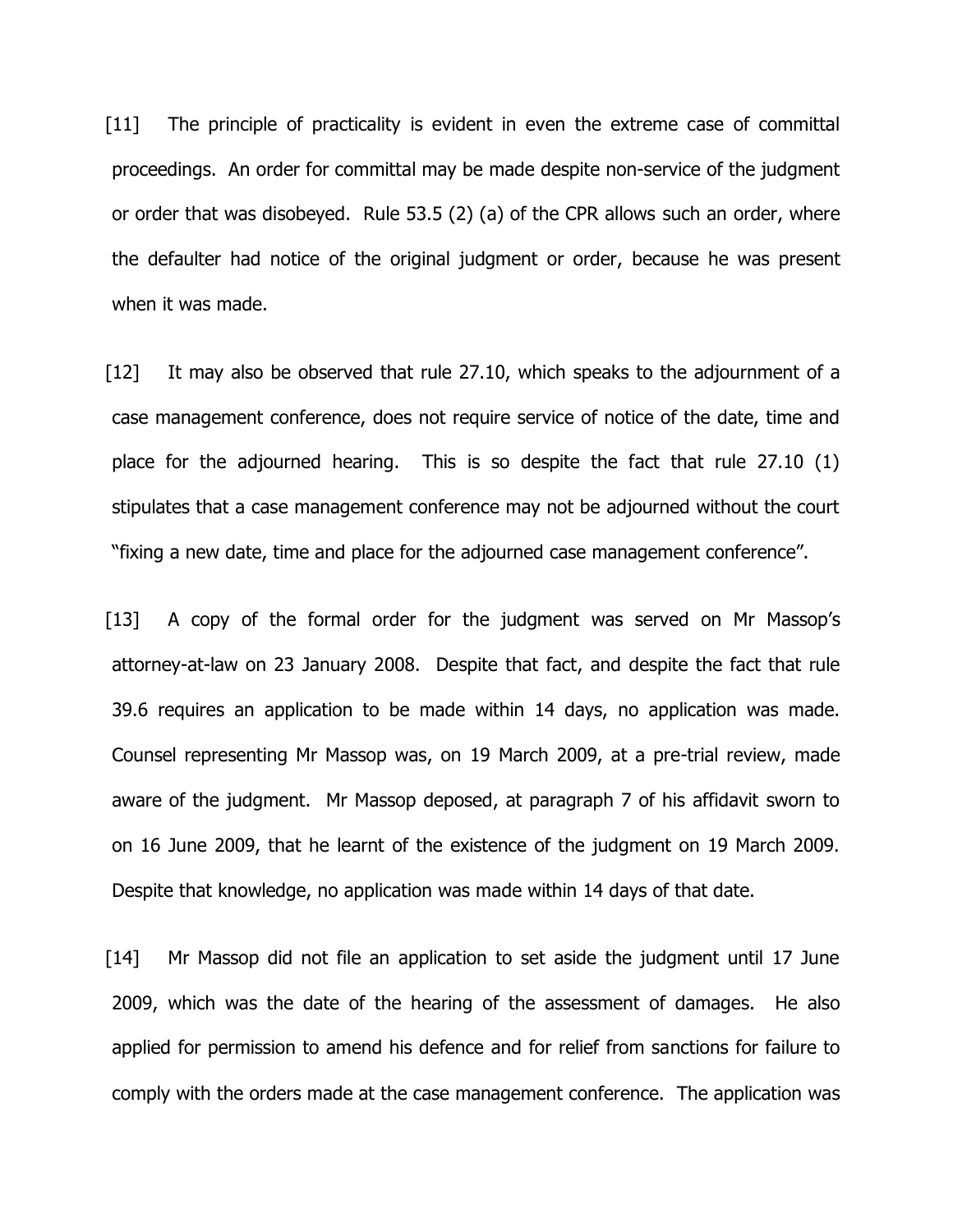filed one year and five months after the service of the order for the judgment. Despite that, it did not include and was not accompanied by any application to extend time in which to apply to set aside the judgment

[15] In those circumstances, Williams J had no jurisdiction to grant the application to

set aside the judgment. There was no proper application before her so to do.

Authority for that proposition may be found in the judgment of Langrin JA in **Thelma** 

# **Edwards v Robinson's Car Mart Ltd and Another** SCCA No 81/2000 (delivered 19

March 2001). His Lordship said at page 6 of the judgment:

"Since the defendant did not apply to set aside the judgment within the ten day period then there was no discretion on the part of the judge to set aside the judgment. On that basis alone the appeal should be allowed.

The predominant consideration for the court in setting aside a judgment given after a trial in the absence of the applicant is not whether there is a defence on the merits but the reason why the applicant had absented himself at the trial. If the absence was deliberate and not due to accident or mistake, the court would be unlikely to allow a rehearing. Other relevant considerations include the prospects of success of the applicant in a retrial; the delay in applying to set aside; the conduct of the applicant; whether the successful party would be prejudiced by the judgment being set aside; and the public interest in there being an end to litigation." (Emphasis as in original)

[16] That reasoning was endorsed by Forte P who also presided at the appeal.

Walker JA, in that case gave a similar opinion. He said at page 2 of the judgment:

"So...when the respondent's summons came on for hearing, unless there was an application to extend time, and as to that there was none, the respondent was clearly left high and dry and without an arguable case for setting aside the